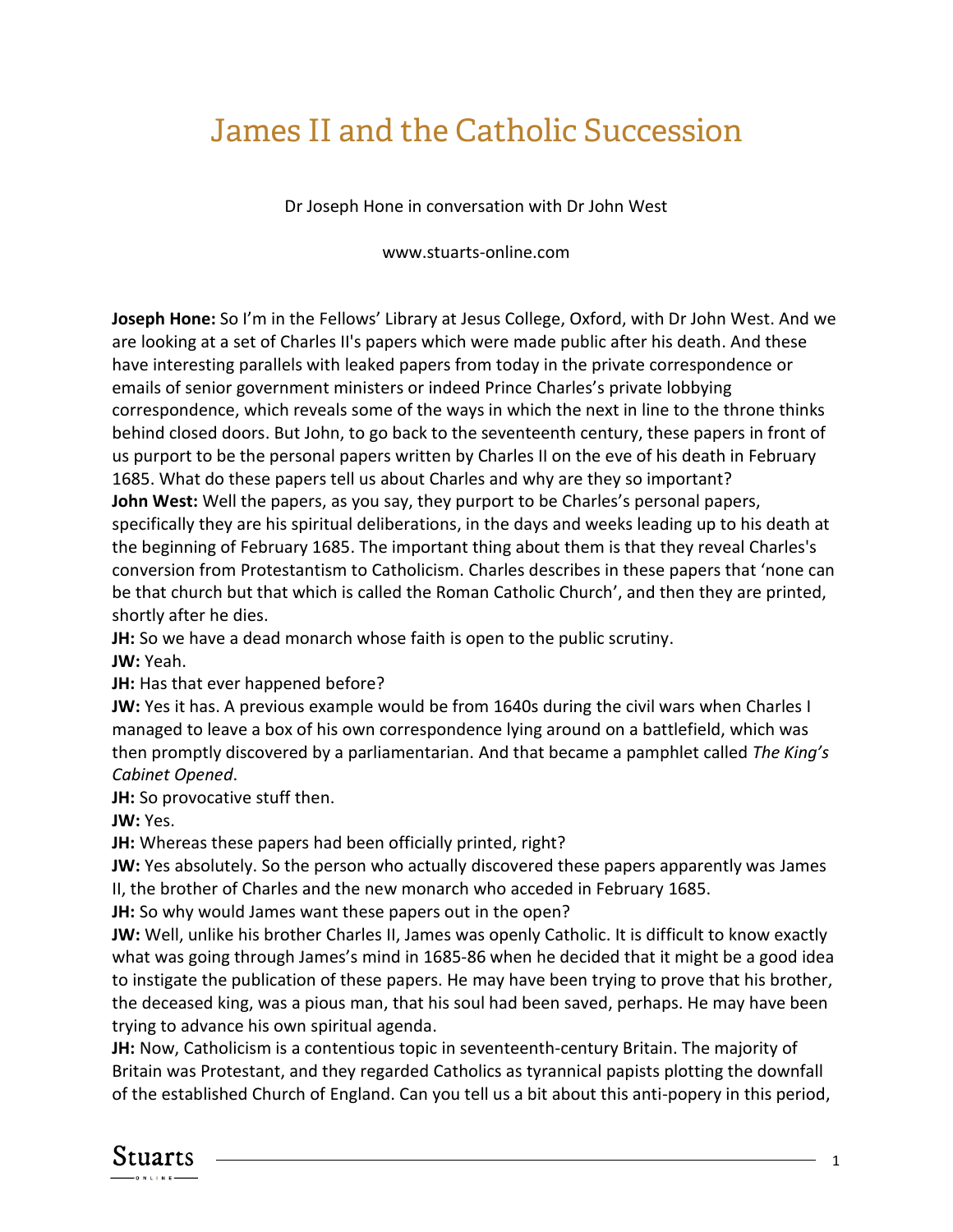and how that affected James?

**JW:** Well for Protestants in seventeenth-century Britain, as you say, Catholicism it brings up these memories of violence, of tyranny. So for ordinary Protestant men and women in Britain, they may well think back to the recent, fairly recent history of Britain: to the rule of Mary I in the 1550s, when many Protestants were persecuted and burnt at the stake. They might think that the glorious reign of the Protestant Elizabeth I and how she rebuffed attempts by continental Catholic powers to conquer Britain, such as the Armada, Spanish Armada in 1588. **JH:** What about the Gunpowder Plot?

**JW:** Yes, absolutely. You know, 1670, 1660s, 1670s, maybe the Gunpowder Plot is just about in living memory for some people. You know, this is an event that takes place in 1605 when Guy Fawkes and a group of other Catholic plotters want to blow up the Houses of Parliament with James I in it. And it's foiled at the last minute. To Protestants in Britain these are examples of God overseeing and protecting his chosen nation from Catholic aggression. Catholics are often thought to be plotting against the state, employing underhand tactics. Anti-Catholicism inculcates this kind of conspiracy theory mentality amongst many people in the population. **JH:** So do we see that when the public learn that James, Duke of York, has converted to the Catholic Church? Does this trigger some paranoia and some mania among the Protestant majority?

**JW:** It does eventually, yes. As the 1670s go on and it becomes clear that Charles II isn't going to father a legitimate heir and therefore when he dies the crown is going to pass to his brother James, then the reality of a Catholic becoming king starts to hit people. So in the late 1670s this comes to focus around something called Popish Plot.

**JH:** The Popish Plot. So what was that?

**JW:** Well in the summer of 1678 a clergyman called Titus Oates claimed to have learnt that a new Catholic plot was underway, where thousands of Catholics were going to invade Britain; they were going to slaughter Protestants up and down the country; and they were going to forcibly reinstate the Catholic Church in Britain.

**JH:** But that wasn't true, was it?

**JW:** No, the whole thing was a fabrication. It turned out that Titus Oates was something of a fantasist. But what's important about the Popish Plot is that people believed it. Whether or not it was true, people on the ground in the late 1670s believed what he was saying. And it really scared people. And their fear began to centre around the figure of James, the prospective Catholic monarch of Britain. And this leads in the early 1680s to Parliament trying to pass a series of Exclusion Bills: these are bills that would seek to exclude James, Duke of York from the line of succession.

**JH:** But they couldn't do that, could they?

**JW:** No, this was quite revolutionary stuff really. What they wanted was to place one of Charles II's illegitimate children, James, Duke of Monmouth (a Protestant) in place of his brother, his Catholic brother James.

**JH:** So the key there is that we have a Protestant potential heir.

**JW:** Absolutely.

**JH:** But the Exclusion Bills didn't work, did they.

**JW:** No they didn't. So the House of Commons tries to push through Exclusion Bills in 1679 and again in 1680. The House of Lords rebuffs them. And eventually Charles II wins the upper hand

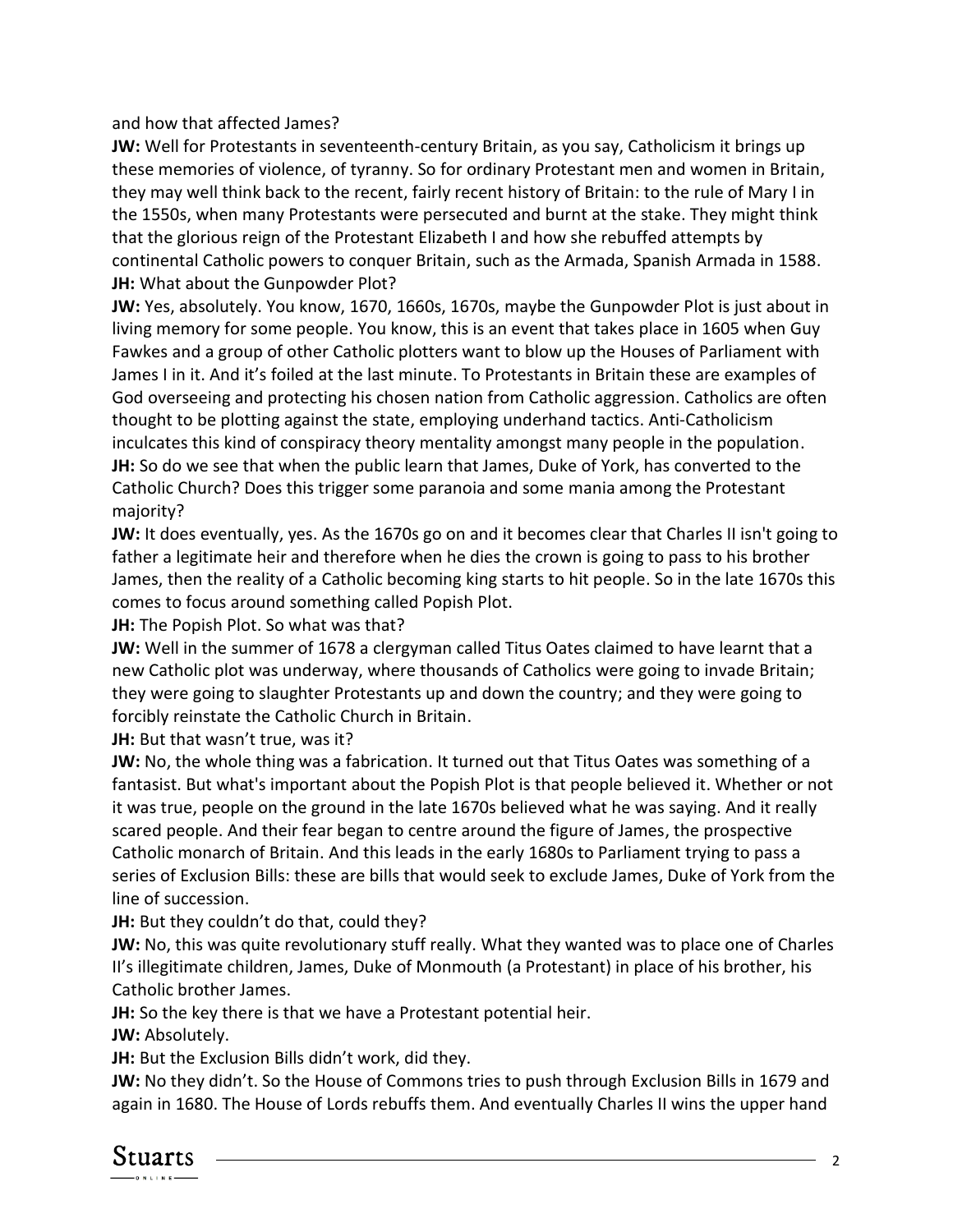over those people who would be trying to exclude his brother from the lineage.

**JH:** Okay, so how did James negotiate this problem when he did finally come to the throne in 1685?

**JW:** Well initially he seems to have been very aware that his reign, his kingship was going to be viewed sceptically by many Protestants in the country, by ministers in the Protestant Church of England. And he does his best, I think, to try and accommodate them, to try to ease any worries that they may have had. And this is particularly evident in the first speech that James gives to the Privy Council. He delivered it *ex tempore*; he delivered it without notes. And in it he tries to reassure those members of the council who are Protestants that all of the rumours about him as a Catholic. He says that they're wrong: 'I have been reported to be a man for arbitrary power, but that is not the only story has been made of me and I shall make it my endeavours to preserve this government both in Church and in law established'.

**JH:** Which should reassure everybody, shouldn't it?

**JW:** Yeah, I think it did reassure people a lot. Members of the Privy Council who when they heard the speech they insisted that James had the speech printed and distributed around the country.

**JH:** So it goes viral.

**JW:** I suppose you could describe it as going viral, yeah. But in the first year of his reign, 1685 into 1686, James is actually a fairly popular monarch.

**JH:** So how is this popularity measured?

**JW:** Maybe the best way of measuring it would be to see how people came over to James's side in the middle of 1685 when he was faced with a rebellion.

**JH:** A rebellion?

**JW:** Yes. The illegitimate son of Charles II who some people try to elevate to the throne in the early 1680s, James, Duke of Monmouth launched a rebellion against James II in the summer of 1685. It was a Protestant rebellion. He was trying to depose a Catholic tyrant. And yet that rebellion simply did not gain much popular support at all. People rallied around the new king and the rebellion failed miserably and Monmouth ended up being executed along with many of his followers. The failure of that rebellion, especially given that four or five years earlier many people in the country were so scared of the possibility of James II, James, Duke of York as he was, becoming king, I think that's a measure of just how far the population reconciled themselves to James as monarch.

**JH:** So how then did James go within three years from being popular enough to withstand a rebellion to being deposed? What happened? What went wrong?

**JW:** Some of James's political decisions started to alienate those Protestants who he initially had managed to get on side. So, for example, he starts to appoint a number of Jesuits to key positions at court. The presence of these Jesuits at the court is deeply disturbing for many people in the country because Jesuits are seen as plotters really, are seen as people who worm their way into positions of power in order to instigate a Catholic takeover.

**JH:** Also if there is one thing that we've learned from looking back over the century of Stuart rule, it's that nobody likes court favourites.

**JW:** Oh absolutely, yes. It's very striking that when people do try to criticise James's reign, they often target the councillors, the favourites rather than James himself. Other things that James does over the course of the late 1680s which start alienate the Protestant population and the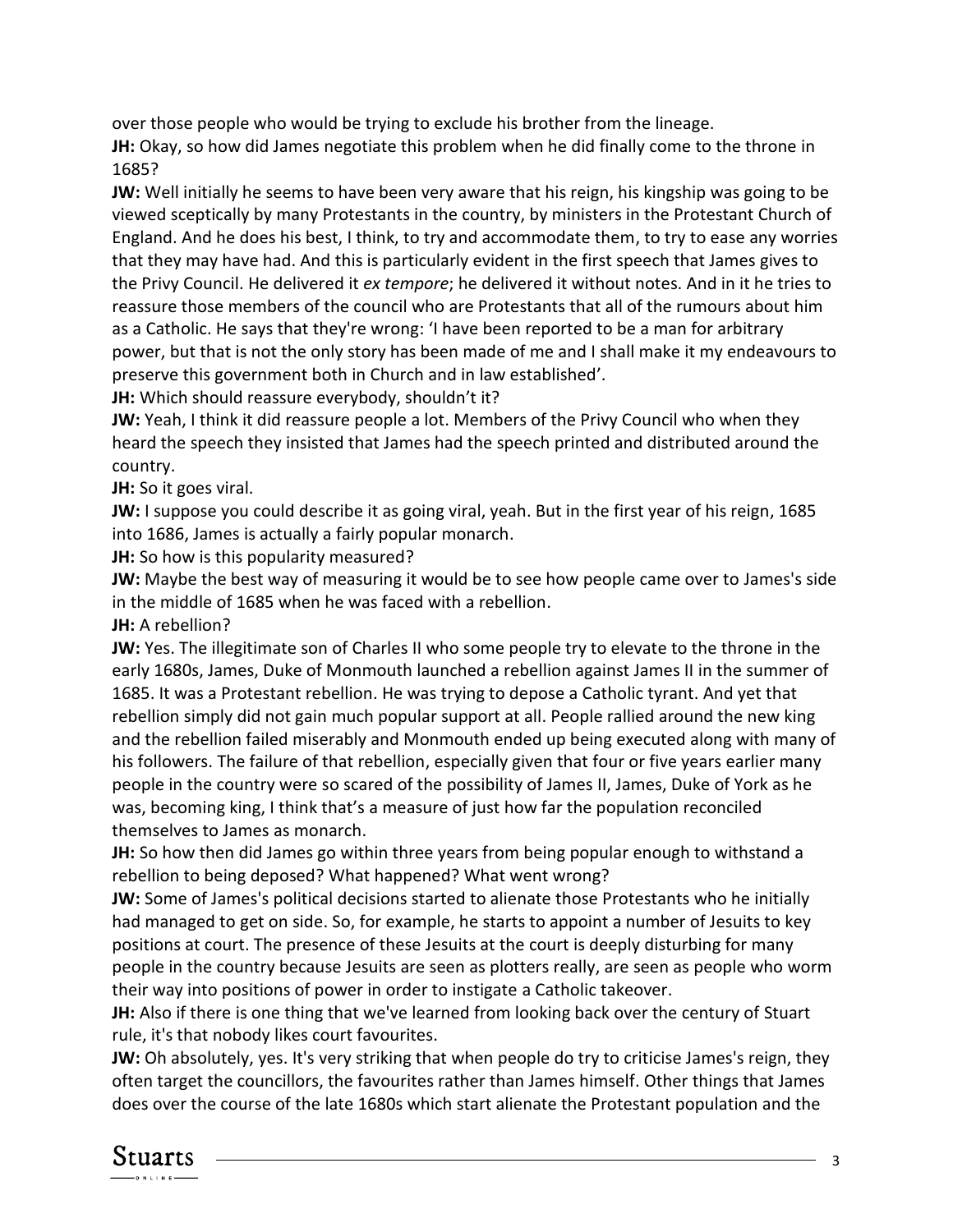Protestant ministers of the Church: he issues a Declaration of Indulgence.

**JH:** And the Declaration of Indulgence is a key moment isn't it, really?

**JW:** Absolutely. So he issues this Declaration in April 1687. The Declaration of Indulgence is essentially offering liberty of conscience to people of all faiths in the country: Protestants, Protestant dissenters (those people who were Protestants but not in the Church of England), but importantly also Catholics.

**JH:** I mean, that's a radical move.

**JW:** It is a radical thing. his brother had tried to do the same thing actually in the early 1670s. But he had been forced to rescind his Declaration by Parliament a year later because they were so outraged, partly at the prospect of offering Catholics liberty of conscience, but also because Charles in the early 1670s and James in the late 1680s, they were making these Declarations without the consent of Parliament; they were using royal prerogative. And that was the other important thing about the Declaration of Indulgence; it starts to look like a monarch acting quite arbitrarily.

**JH:** So on one hand we've got something that seems quite modern, quite liberal; and yet on the other we have a monarch who is essentially bypassing the democratic parliamentary system. **JW:** Yes. I mean it is difficult for us in the twenty-first century to look back and kind of get into the mindset of people who would be so horrified by this idea of liberty of conscience because we think surely this is a good thing, you know. But yes, as you say, at the time the prospect of Catholic liberty of conscience simply they were ready for it really.

**JH:** So this is one of the key blunders that leads to James's deposition by his daughter and son-in-law in December 1688.

**JW:** Yes absolutely. It's hard to interpret what James is doing because, as I say, on one hand one wants to say well he was trying sincerely to advance this idea of liberty of conscience; and yet he seems to have completely misread the political will of the nation. He didn't seem to realise that by forcing this through, by forcing ministers to read the Declaration from the pulpit, that he might actually be solidifying opposition to him. To me, anyway, that seems to be a failure of political tact on James's part.

**JH:** Okay. So if we are to take the long view for a moment: what were the consequences of James's reign?

**JW:** Well I suppose the immediate consequence is it leads to the 1688 revolution. The key trigger for that probably is the birth of his son in the summer of 1688. I think people were willing to tolerate James's kingship just so long as it was apparent but he was going to be a one-off. As soon as the possibility of a permanent Catholic lineage sitting on the British throne became more likely, people were minded to take action.

**JH:** So how have historians looked back on James as a king?

**JW:** In a way, perhaps aside from Charles I, James II is maybe the most controversial monarch of the Stuart era.

**JH:** Controversial how?

**JW:** In that historians have offered a variety of very different interpretations of his rule from the nineteenth-century right down to the present-day. For a long time in the nineteenth century, James was thought about in the terms that William and Mary and their supporters talked about James: he was a prospective Catholic tyrant, as somebody who was restricting liberties, political and religious liberty in Britain. And his removal in late 1688 was seen as a necessary thing in